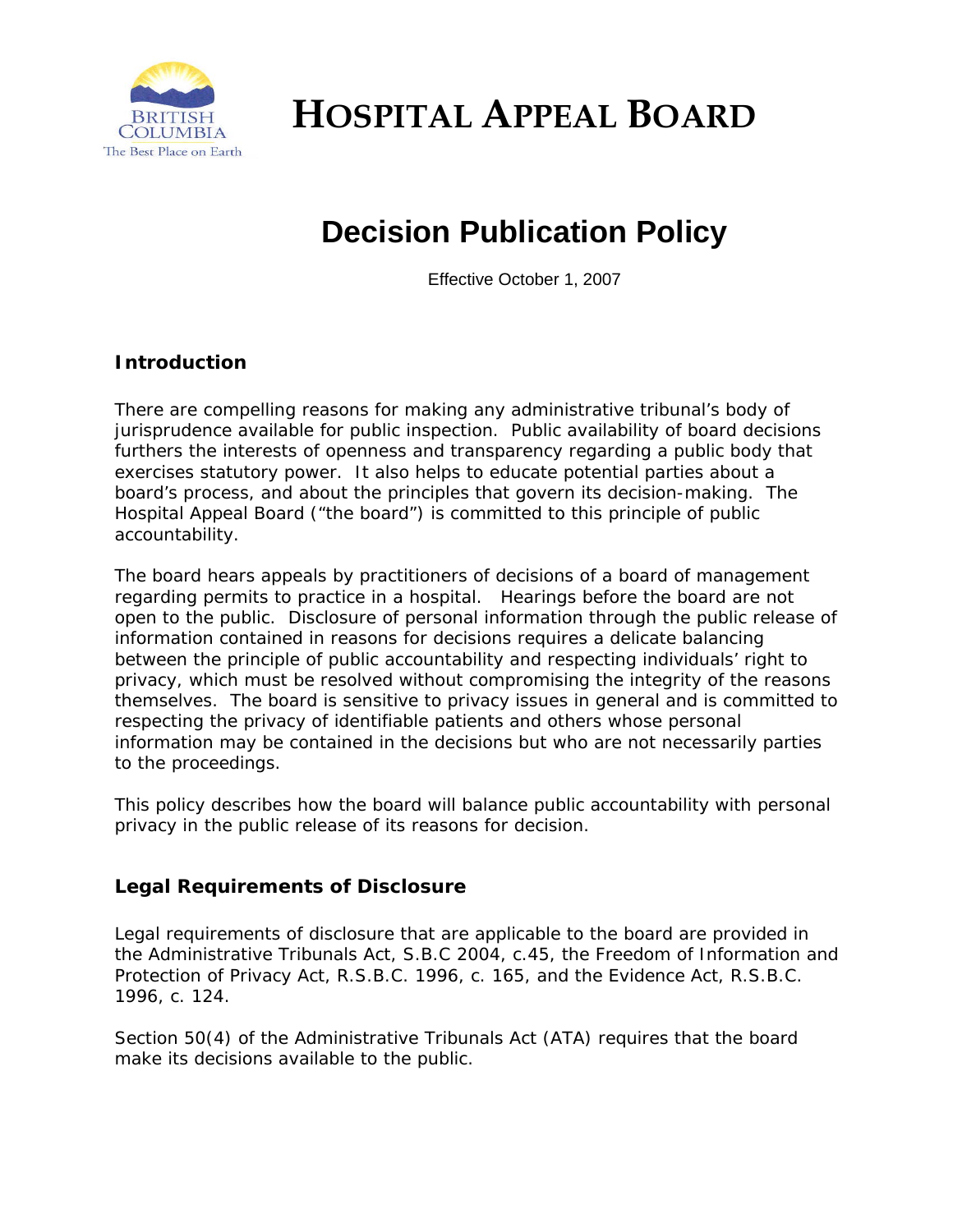Section 22 of the *Freedom of Information and Protection of Privacy Act* (FOIPPA) prohibits the disclosure of personal information, which is defined as "recorded information about an identifiable individual".

Section 22(3)(a) states that the disclosure of personal information is "presumed to be an unreasonable invasion of a third party's personal privacy if the personal information relates to a medical, psychiatric or psychological history, diagnosis, condition, treatment or evaluation".

Section 22(3)(g) also presumes an unreasonable invasion of privacy where the personal information "consists of personal recommendations or evaluations, character references or personal evaluations about the third party".

Section 22(2)(a) states that in determining whether disclosure would be an unreasonable invasion of privacy, a public body must consider factors such as whether "the disclosure is desirable for the purpose of subjecting activities of the government of British Columbia or a public body to public scrutiny".

Section 22(4)(c) states that none of the above FOIPPA privacy provisions applies where a provincial statute, such as the ATA, "authorizes the disclosure". In addition, Section 61(2) of the ATA provides that generally FOIPPA does not apply to a decision of the tribunal for which public access is provided by the tribunal and therefore the tribunal is not required to delete the names of the parties or remove other personal information from its publicly available decisions.

 However, while the ATA specifically requires or "authorizes" the disclosure of information contained in a board's reasons for decision, the board will apply the principles set out in the FOIPPA. This will ensure that patient and third parties' identities are protected, and that all other information in a board decision is disclosed unless such disclosure would unreasonably invade a person's privacy.

One area of information that must receive special attention is quality assurance evidence. Section 51 of the *Evidence Act* creates a detailed and comprehensive code for the protection of a hospital's quality assurance processes undertaken by its various medical committees. It overrides the access provisions of the FOIPPA. It not only creates various statutory privileges relevant to legal proceedings, but section 51(6) also creates a statutory prohibition on publication, subject only to very limited situations, which applies "despite any provision of the *Freedom of Information and Protection of Privacy Act*". Therefore, the board must ensure that section 51 is respected in any publication of its decision-making and that information contained in hospital quality assurance reports is not disclosed.

## **Disclosure Policy**

All decisions issued by the board after December 3, 2004 will be written in a manner that takes into account personal privacy and section 51 considerations and is suitable for public disclosure of the decision in its entirety, wherever possible.